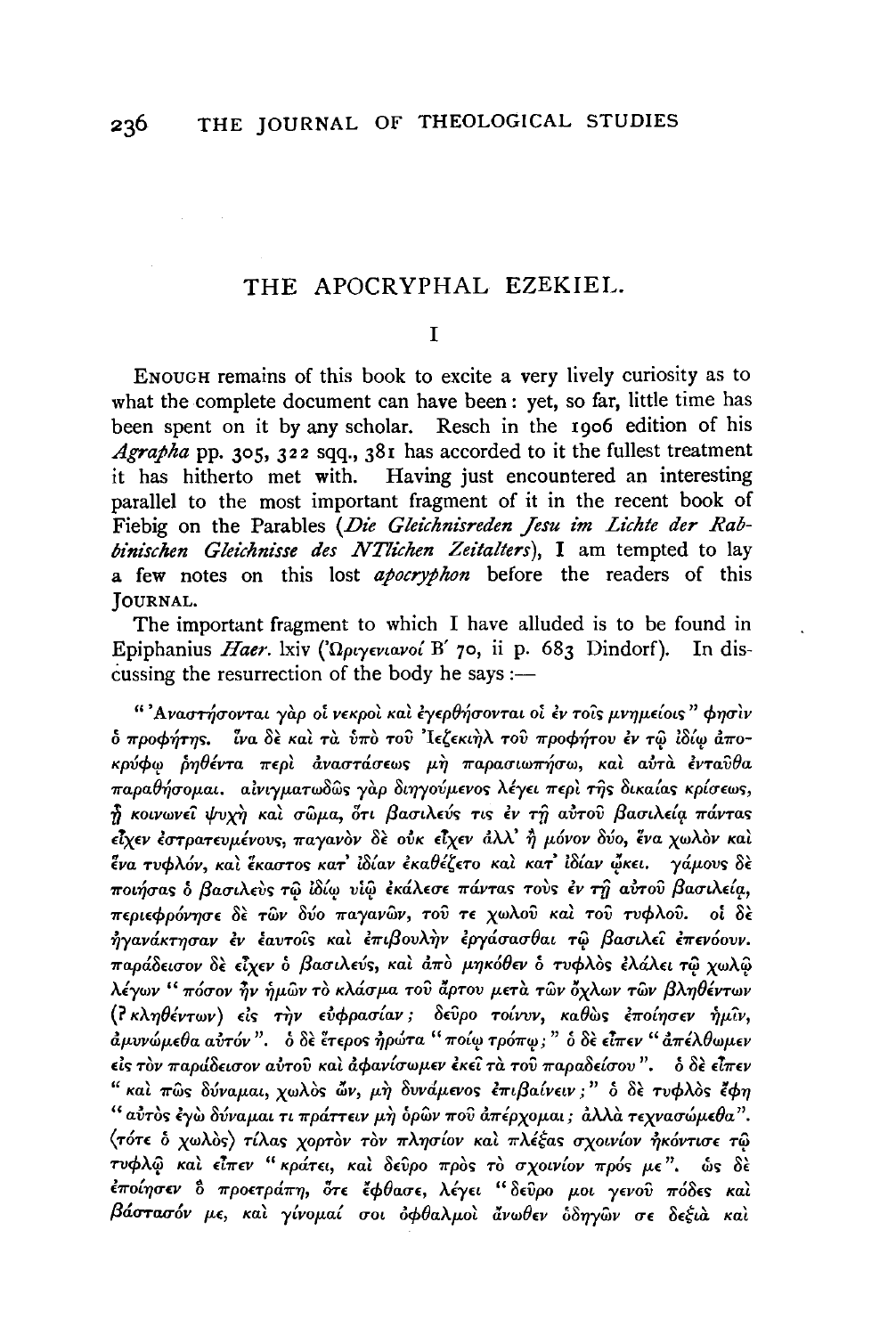εύώνυμα", τούτο δέ ποιήσαντες κατέβησαν είς τον παράδεισον. είτα λοιπόν, είτε ήδίκησαν είτε ούκ ήδίκησαν, δμώς τα ίγνη πέφηνεν εν τώ παραδείσω. καταλύσαντες δε έκ των γάμων οι ευφρανθέντες, κατάβαντες είς τον παράδεισον έξεπλάγησαν τα ίχνη ευρόντες έν τω παραδείσω, και ταυτα ανήγγειλαν τω βασιλεί, λέγοντες "άπαντες στρατιώται έν τη βασιλεία σου, και ούδείς έστι παγανός. πόθεν τοίνυν ίχνη παγανών έν τω παραδείσω;" δ δε έθαύμασε και ώς μεν ή παραβολή—δήλον ότι του αποκρύφου—λέγει, ώς προς τον άνθρωπον αινίττεται, ο θεός δε ούδεν άγνοεί. ή δε διήγησις λέγει ώς μετεστείλατο τον χωλον και τον τυφλόν, και ήρώτησε τον τυφλόν "μη σύ κατήλθες είς τον παράδεισον;" δ δε έφη "οίμοι, κύριε δράς ήμων την άδυναμίαν· οίδας ότι ούχ δρώ που βαδίζω,". είτα ελθών επι τον χωλόν, και αύτον ήρώτα " σύ κατήλθες είς τον παράδεισόν μου;" δ δε άποκριθείς είπεν " ω κύριε, πικράναι μου την ψυχην έν τω μέρει της άδυναμίας βούλει;" και λοιπον ή κρίσις άργει. τί ούν ποιεί ο κριτής ο δίκαιος; άναγνούς ποίω τρόπω άμφότεροι έζεύχθησαν, επιτίθησι τον χωλον τω πηρώ και τους άμφοτέρους έτάζει μάστιξι, και ου δύνανται αρνήσασθαι. εκάτεροι αλλήλους ελέγχουσιν, δ μεν χωλός λέγων τω τυφλώ "ού σύ με εβάστασας και άπήνεγκας;" και ό τυφλός τω χωλώ " ούκ αύτος οφθαλμοί μου γέγονας;" ούτω το σώμα τη ψυχη και ή ψυχη τω σώματι είς έλεγγον της κοινης εργασίας συνάπτεται, και ή κρίσις τελεία γίνεται παρὰ ἀμφοτέρων, σώματός τε καὶ ψυχῆς, τῶν ἔργων των γεγενημένων μήτε (? είτε) αγαθών μήτε (? είτε) φαυλών.

There is at least one obvious blemish in the text, which I have tried to remedy. It is plain that it was the lame man (the soul) who contrived the plan of weaving a rope and throwing it to the blind man. Some words have dropped out before  $\tau \lambda \alpha s$ .

I see nothing, in the pages which immediately follow, to indicate that Epiphanius is still using the apocryphal Ezekiel; but on p. 687 he comes near it again.

Εί δ' άρα κοινωνεί σώμα ψυχή έν πολιτείαις, έν άγνεία, έν νηστεία και ταίς άλλαις άρεταΐς, ούκ άδικος δ θεός άποστερεΐν τον κάματον του κεκμηκότος και μὴ ἀποτίσαι τὴν μισθαποδοσίαν τῷ ἄμα τῆ ψυχῆ κεκμηκότι σώματι. εὐθὺς γὰρ εὑρεθήσεται ἀργὴ ἡ κρίσις· εἰ γὰρ ἡ ψυχὴ μονωτάτη εὑρεθήσεται, ἀντιλέξειεν κρινομένη ότι ούκ άπ' έμου το αίτιον της άμαρτίας, άλλα άπ' έκείνου του φθαρτου και γηΐνου σώματος, το πορνεύειν, το μοιχεύειν, το άσελγαίνειν. έξότε γαρ απ' έμου απέστη, ούδέν μοι τούτων πέπρακται· και έσται εύαπολόγητος και παραλύουσα την του θεου κρίσιν. εί δε και το σώμα καθ' έαυτο άγάγοι ο θεός· δύναται γάρ, ώς και άνω μοι δια του Ιεζεκιήλ δεδήλωται, εί καὶ διὰ παραβολῆς τὸ ἔργον γεγένηται, ἀλλὰ τὸ εἶδος εἰς ἀλληγορίαν τῆς τότε παραβολευθείσης άληθείας ἐτελειώθη, ὧς συνήχθη ὀστέον πρὸς ὀστέον κτλ. . . . άλλ' ού δυνήσεται σώμα άνευ ψυχής κριθήναι άντιλέξειε γαρ και αυτό, λέγον ότι ούκ έγω ήμαρτον, άλλα ή ψυχή· μή, έξότε απεκρίθη απ' έμου, έμοίχευσα;  $\mu$ ή έπόρνευσα;  $\mu$ ή είδωλολάτρησα; καὶ ἔσται ἀντιλέγον τὸ σῶμα τῆ τοῦ θεοῦ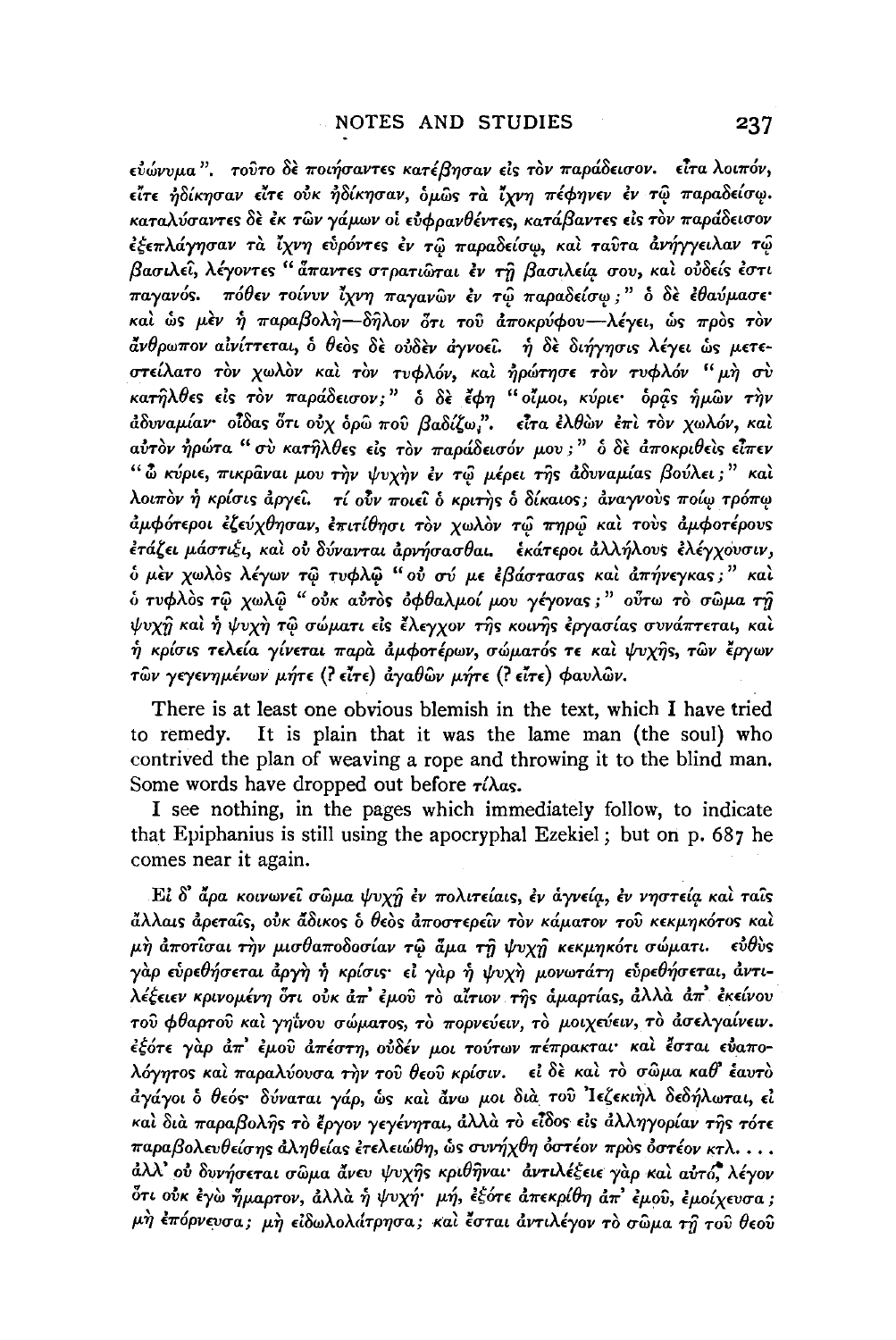$\delta$ ικαιοκρισία, και εύλόγως άντιλέγον· τούτου ένεκα τοίνυν . . . δ θεος . . . τα Tεθνεώτα ήμων σώματα και τας ψυχας είς παλιγγενεσίαν φέρει κτλ.

It may be just worth while to remark that in this passage the reference to Ezekiel is a reference to the vision of the dry bones in the canonical book, and not to the apocryphal one ; I quote the passage because it is at least an amplification of the moral of the apocryphal parable, and probably contains some fragments of the interpretation of it.

The Rabbinic parallel, which is to be found in Fiebig's book (p. 73). is ascribed to Rabbi Ishmael *(cir.* 130 A.D.), and is quoted *a propos* of Lev. iv  $2 \cdot$  If a soul shall sin through ignorance', &c.

'The matter is like a king who had a garden, and had therein choice early fruits. And the king set guardians in it, one lame and the other blind, and said to them "Be careful of these choice fruits ". After some days the lame man said to the blind "I see beautiful fruits in the garden". Said the blind, "Come on, let us eat them". The lame man answered, " Can I walk?" and the blind replied, " Can I see?" Then the lame man mounted on the blind man's back, and they went and ate the early fruits and returned and sat each in his place.

'After certain days the king went into that garden, and said to them, "Where are they, the choice early fruits?" The blind man answered him, "My lord king, am I able to see anything?" and the lame, "My lord king, am I able to walk?" Now what did that king, who was a clever man, do? He made the lame man ride on the blind, and they began to walk. Then said he to them, "This is the way you have contrived it, and have eaten the early fruits".

'So also in the next world the Holy One, blessed be He, saith to the soul, "Why hast thou sinned before Me?" The soul saith, "Lord of the world, I have not sinned ; it is the body that bath sinned. Since I came out from it, I have been like a pure bird that flies in the air. How have I sinned before Thee?" He saith to the body, "Why hast thou sinned before Me?" It saith ,"Lord of the world, I have not sinned : it is the soul that hath sinned. Since it went forth from me I have been cast down like a stone that is thrown on the ground. Have I sinned before Thee?" What doth the Holy One, blessed be He? He brings the soul and puts it into the body, and judges both of them together, as it is said  $(Ps. 14)$  "He calleth to the Heaven above (to bring the soul), and to the earth beneath (to give up the body) that He may judge them." '

Two other versions of the Parable are given by Fiebig, both said to have been related by R. Jehuda *(cir.* 200 A.D.) in answer to a question of Antoninos. The differences which they (or rather one of them-the other is incomplete) present are not important for our purpose.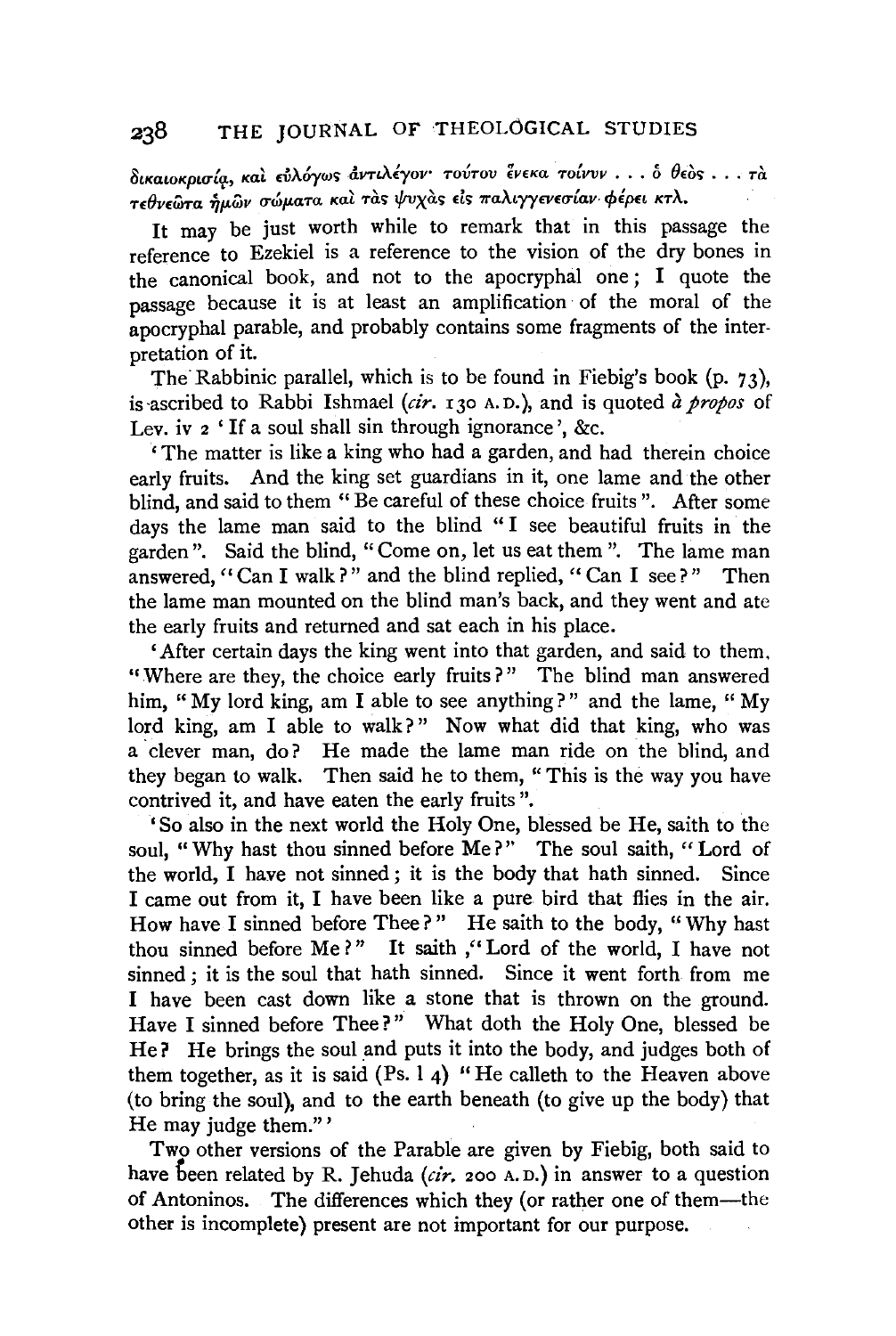The Rabbinic form of the parable will be allowed to be somewhat unsatisfactory: we cannot regard it as probable that the king would have picked out a lame and a blind man as caretakers. It is not, I think, unreasonable to suppose that we have here a form of the story in which everything but the main point has been discarded. The Ezekiel-form is-if not necessarily more original-far more plausible. It supplies a good reason for the action of the two culprits; and the episode of their judgement and confession runs on all fours with the interpretation. It is important to notice how the Rabbinic comment and that of Epiphanius coincide in the phrase  $\frac{2}{3}$   $\frac{2}{3}$   $\frac{2}{3}$   $\frac{2}{3}$   $\frac{2}{3}$   $\frac{2}{3}$   $\frac{2}{3}$   $\frac{2}{3}$   $\frac{2}{3}$   $\frac{2}{3}$   $\frac{2}{3}$   $\frac{2}{3}$   $\frac{2}{3}$   $\frac{2}{3}$   $\frac{2}{3}$   $\frac{2}{3}$   $\frac{2}{3}$   $\frac{2$  $-\epsilon \xi$ *ore a*  $\pi \epsilon \kappa \rho/\theta \eta$  *and 'since I came out from it'-' since it* went forth from me'. It seems very much as if Epiphanius were here quoting the exposition of the parable as given in the apocryphal book.

Is it possible to determine whether the fragment is Jewish or Christian?<sup>1</sup> We do not know to what extent Epiphanius is preserving the language of the book; but there is one phrase which seems likely to be original*yap.ous* ?l"Ot~(Ta<; *b f3arrtAru<; rce i8{q> vice lKaA£(T£ ?ravra<;* KTA.-and which recalls Mt. xxii  $z$ ,  $3$ : compare also  $\tau i$  oiv  $\tau v$  out  $\delta$  *kptrms* with  $\tau i$  oiv "lrO!~(T£! ••• *b Kvpw<;* Le. XX rs. There are others less striking; *TO KAarrp.a TOV llprov* and *TJ Kp{rrt<; apy£1:* (cf. 2 Pet. ii 3 of<; *TO Kp{p.a ;K?raAat*   $o\dot{\theta}$ *k*  $d\rho\gamma\epsilon\hat{i}$ . But we shall gather more from the other relics of the book.

The salient image, of the lame man mounted on the blind, will. be recollected as the theme of epigrams in the Palatine Anthology ix  $11 - 73$ . A couplet familiar to schoolboys may be quoted from that attributed to Plato <sup>*c*</sup> δ νεώτερος'.

> *'Aνέρα τις λιπόγυιον ύπερ νώτοιο λιπαυγής*  $\eta_{\gamma\epsilon}$ , πόδας χρήσας, δμματα χρησάμενος.

There is nothing in the other epigrams to warrant our bringing them into connexion with the parable.

As to the form of the Ezekiel-book we learn from the introductory words of Epiphanius that it was an  $\frac{\partial \pi}{\partial p}$  words the name of Ezekiel, and that the prophet was represented as telling the story to illustrate God's method of judging the body and soul. The phrase  $\tau \dot{a}$ *ν*<sub>π</sub>ό του 'Iεζεκιηλ... *ρηθέντα περι αναστάσεως* seems to me to shew that the parable had definite reference to the Final Judgement and resurrection of the body : the last a theme of which Ezekiel seemed an appropriate expositor in virtue of the vision of the dry bones.

## II

The other fragments of the book are very meagre. The most significant is one which is quoted by several early writers:-

<sup>1</sup> Resch (p. 331) says—I cannot imagine why—that the Parable must be considered as a late addition to the apocryphal Ezekiel.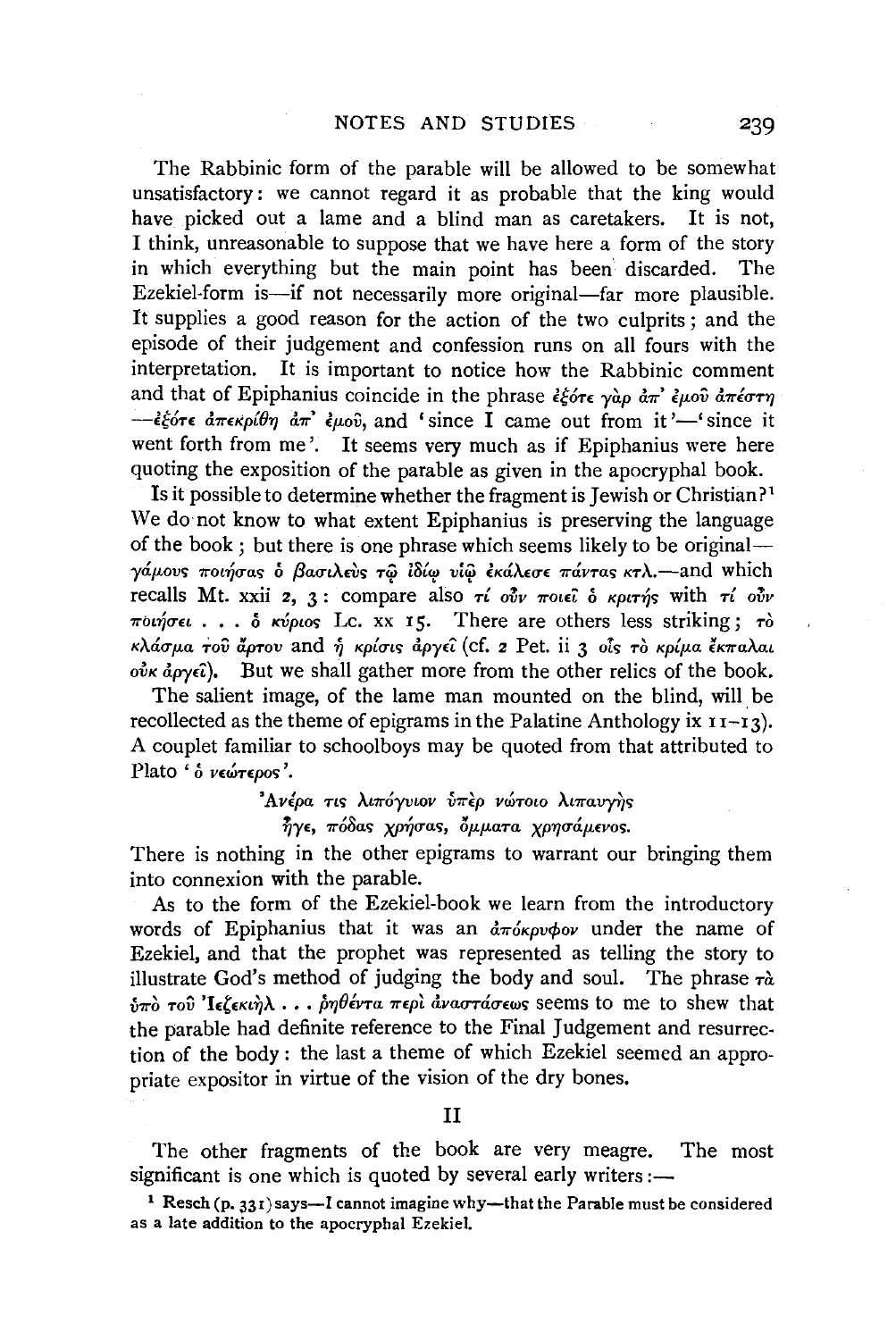#### **JOURNAL OF THEOLOGICAL STUDIES THE** 240

a. Tertullian de carne Christi 23 is the only one who gives the source of the words: 'Legimus quidem apud Ezechielem de vacca illa quae peperit et non peperit; sed videte ne vos iam tunc prouidens spiritus sanctus notarit hac voce, disceptaturos super uterum Mariae.'

b. Epiph. Haer. xxx 30 (ii 127 Dindorf) "idov" dnoiv "n  $\pi$ apbévos έν ναστοί έξει και τέξεται νίον". και ούκ είπεν "ίδου ή γυνή". και πάλιν έν έτέρω τόπω λέγει "και τέξεται ή δάμαλις, και έρουσιν, ού τέτοκεν". έπειδή γάρ τινες των Μανιχαίων και Μαρκιωνιστών λέγουσιν αύτον μή τετέχθαι, διά τούτο " τέξεται, και ερούσιν, ού τέτοκεν". The name of the prophet is not given for either quotation.

c. Actus Petri cum Simone 24. Here several prophecies are quoted, including one from the Ascension of Isaiah. Among them is this: et iterum dicit 'Peperit et non peperit'.

d. Clem. Alex. Strom. vii 16 (p. 66 Stähelin) "Térokev kal où Térokev" φησίν ή γραφή.

 $e$ . Greg. Nyssen. adv. Iud. 3 και πάλιν "Ιδου ή δάμαλις τέτοκε και  $_{0}$   $\vec{v}$   $\tau$   $\epsilon \tau$   $\alpha \epsilon$ <sup>"</sup>. This is placed between quotations from Isa. ix and Isa. vii.

Were it not for the express mention of Ezekiel by Tertullian, which we have no reason to discredit, one would be inclined to guess from the collocation of the passage in  $b$ , c, e that it was one fathered upon Isaiah.

An allusion to Job xxi 10  $\hat{\eta}$  Bovs avrov our superstance  $\kappa\tau\lambda$ , has been supposed to underlie the words, but with little probability.

Tertullian writes as if he were alluding to a narrative, and the perfect tense  $\tau$ *éroke*, peperit, in three of the other citations fits with this, The future,  $\tau \in \xi$ eral, of Epiphanius, if not wholly irreconcileable, constitutes a difficulty, which, however, might very probably disappear if we had the whole passage. There can be little doubt here, at any rate, that the source was Christian or Christianized, and that an allusion to the Virgin-birth was intended by the writer of the words.

The 'Logion' εν  $\phi$  εύρω σε, εν αύτ $\hat{\omega}$  (τούτω) και κρινώ σε is attributed to Ezekiel by the Vita S. Antonii, and to a prophet by Elias Cretensis. It has been fully dealt with in Resch's Agrapha, and, even supposing it to have occurred in the apocryphal Ezekiel. I cannot deduce anything from it as to the character or form of the book.

Another saying 'In quacunque hora ingemuerit peccator, salvus erit' is said by Fabricius (Cod. Pseud. V. T. i  $1119$ ) to be quoted from Ezekiel by Lucifer of Cagliari 'and others'; and he gives a reference to a work of Richard Simon which I have been unable to trace. I do not find the words in Lucifer, but only a similar sentiment from Isa. xxx 15 'Cum conversus ingemueris, tunc salvus eris et scies ubi fueris' (p. 63 Vienna ed.). Something nearer is in Ps.-Aug. de conflictu vit. et virt. 15 'In quacumque die peccator conversus ingemuerit salvus erit', and in *de vera et falsa poenit*, 33 'Ouacumque hora peccator ingemuerit et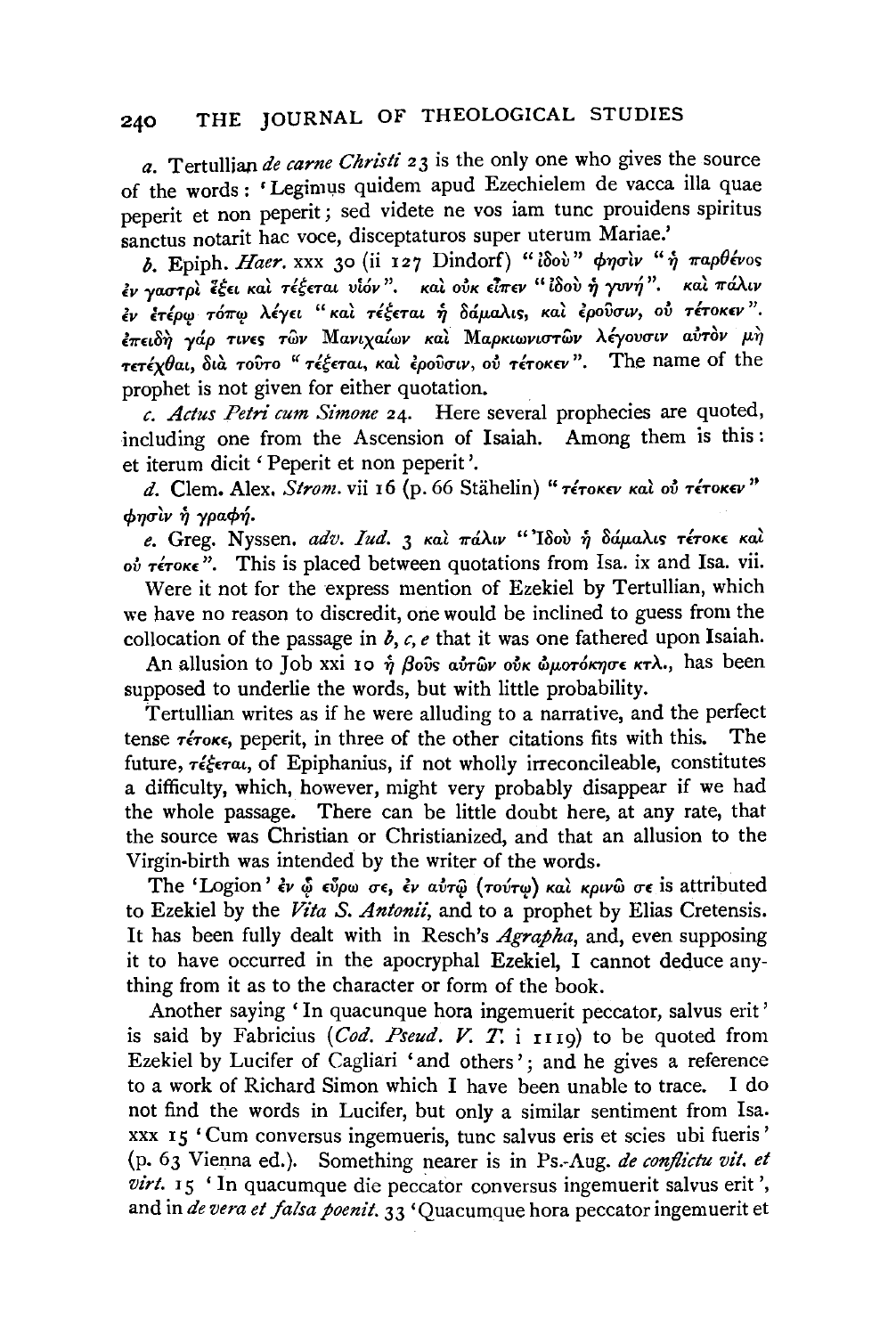conversus fuerit vita vivet '. It is also used by such late writers as Petrus Comestor, Rob. Pullus, and Waiter Map. It may be regarded as a loose quotation of Ezek. xxxiii 11, perhaps conflated with the old Latin of Isa. xxx 15.

The supposed allusion to the existence of a second book of Ezekiel by Josephus *Ant.* x 6 may probably be dismissed. The apocryphal Ezekiel is, however, certainly mentioned in the stichometry of Nicephorus (in the Pseudo-Athanasian Synopsis) thus: Βαρούχ, 'Αμβακούμ, 'Ιεζεκιήλ  $\vec{r}$  *Kat Δaνιήλ ψευδεπίγραφα* without note of length. The group forms the last item in the list of 0. T. apocrypha.

There are, then, only two fragments which throw any real light upon the apocryphal Ezekiel. The fragment in Epiphanius suggests that the prophet who dealt so largely in parables was selected as the ostensible author of a further series of them, and that one of these, also current in Jewish circles, dealt with the Final Judgement. The words of Tertullian may allude to another parable of distinctly Christian character.

A third parabolic narrative has survived without any note of provenance, which may possibly, I think, have found a place in this same book. It is preserved by the Byzantine chronographer George Cedrenus (Migne  $P$ .  $\overline{L}$ . cxxi 225), who tells it immediately after the story of Tobit.

*'Eπι τούτου* (sc. 'Εζεκίου) και άνθρωπός τις εγνωρίζετο εν τω 'Ισραήλ  $\pi\lambda$ ούσιος και ανελεήμων, δς έλθων πρός τινα των διδασκάλων, και αναπτύξας  $~\tau$ ήν σοφίαν Σολομώντος εύρεν εύθύς· " Ο έλεων πτωχὸν δανείζει τω θεω<sup>"</sup> και είς *ξαυτον γενόμενος και κατανυγεις απελθων πέπρακε πάντα και διένειμε*  $\pi$ *Twyo is* (cf. Mt. xix 21, &c.), *μηδεν έαυτ καταλείψας πλην νομισμάτων 8vo. Kal. 71"'Twxevuac; 1ravv, Kal. v1r0 p.'Y}8evoc;* eK *Oelac; 8oKtp.au{a., l.A.wvp.evo'>,*   $\tilde{v}$ στερον έν έαυτώ λέγει μικροψυχήσας· "'Απελεύσομαι έν 'Ιερουσαλήμ και *8taKptvovp.at T'i! (Je'i! p.ov* 6Tt *l.1rA.av'YJut* p.e *8tauKop7rluat Ta fJ1rapxoJI'Ta p.ov."*   $\pi$ ορευομένου δε αύτου είδεν άνδρας δύο μαχομένους προς αλλήλους, ευρόντας *AtOov TLp.wv, Kal. cp'YJul. 1rp0'> avTovc;· "•Iva Tl, &.8eA.cpo{, p.axeuOe; 86T£ pot av'TOJI Kal. Aa{3£'T£ vop.lup.a'Ta 8vo." 'TWV 8£ fl-E'Ta xapas 'TOVrOV 7rapaux6JI'Twv*  (ov *yap iJ8euav Tov A.{Oov TO V11"£p'Tlp.wv) &.1r1jA6ev el'>* 'lepovuaA~p. *TOv At(Jov*   $\epsilon \pi$ ιφερόμενος. και δείξας αύτον χρυσοχόω, παραχρήμα τον λίθον εκείνος ίδων *&.vaUTac; 7rpoueKvv'Y}ue, Kal. lK(Jap.f3o'> y£V6p.evo'> l.7rVv6aveTo "Ilov TOv* 7roAv-*Ttp.iov* ", *Alywv,* " *Kal. Oe'iov A.{Oov TovTov* eflpe'>; *l8ov yap lT'YJ Tpla* ~p.epov 'lepovuaA~p. *8ove'iTat Kal. d.KaTauraT£t* 8ta *TOV 7r£ptf36'YJ'TOV AtOov Towov. Kal.*   $d\pi \epsilon \lambda \theta \omega \nu$  δός αύτον τω άρχιερεί, και σφόδρα πλουτήσεις", του δε άπερχο*μένου άγγελος Κυρίου είπε πρός τον αρχιερέα* "Nύν ελεύσεται άνθρωπος πρός ue *TOv &.1roAeu6lvTa 7roAv6pvA'YJTOv A.{Oov* eK *T1]'>* 8t7rAot8oc; *'Aapwv Tov*  VOL. XV.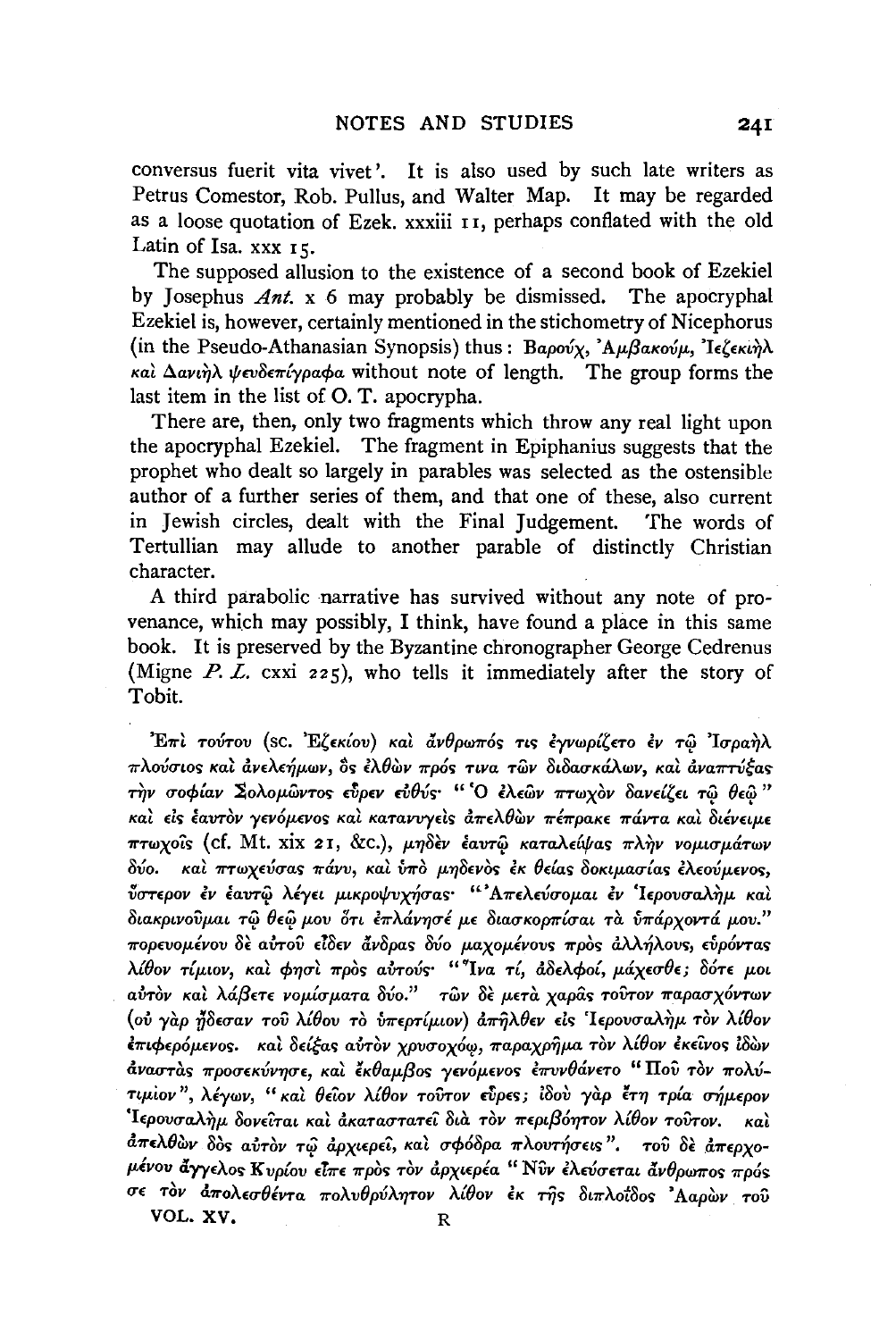### THE JOURNAL OF THEOLOGICAL STUDIES 242

άρχιερέως έχων. λαβών αύτον δος τω ενέγκαντι αύτον χρυσίον πολύ και άονύριου· άμα δε και ραπίσας μετρίως είπε Μη δίσταζε εν τη καρδία σου. μηδέ άπίστει τω διά της γραφής λέγοντι 'Ο έλεων πτωχον δανείζει θεώ'. .<br>Ίδού νὰο ἐν τῶ νῦν αἰῶνι ἐξεπλήρωσά σοι πολλαπλασίονα ύπὲρ ὧν ἐδάνεισάς μοι: και εί πιστεύεις, λήψη και έν τω μέλλοντι πλούτον άνυπέρβλητον." και .<br>δ μεν άργιερεύς τὰ διατεταγμένα πάντα πεποίηκε πρὸς τὸν ἄνθρωπον καὶ λελάληκεν δ δε άκούσας και έντρομος γενόμενος πάντα εάσας εν τώ ναώ εξήλθεν, εύχαριστών και πιστεύων Κυρίω και πάντα τα εν τη θεία γραφή διηγορευμένα.

I have only met this story elsewhere in the Ethiopic History of Peter (Budge Contendings of the Apostles ii 8-18), where it is told at great length of Kewestôs the father of Clement of Rome.

It is of course a matter of pure conjecture that the apocryphal Ezekiel may have been the source of this tale. I am led to make the suggestion because  $(a)$  it seems clear that we have here a bit of an abocryphon of some kind which was current in Greek, and of which Cedrenus had access at least to an excerpt;  $(b)$  because Cedrenus places it in connexion with the story of Tobit, and thereby indicates that it came to him with some sort of 'Biblical' sanction;  $(c)$  because I cannot recall, in the whole body of apocryphal literature any book save that of Ezekiel in which such a story could find a place : and, to my thinking, it resembles in character the extract which Epiphanius has preserved for us out of that very book. However, whether the suggestion commends itself to others or not. I think it worth while to call attention to the story, in hopes that further parallels to it may be forthcoming, and especially Rabbinic parallels.

It has been suggested that the apocryphal Ezekiel had no proper separate existence, and that it consisted of Christian additions to the canonical book resembling the Tewish additions to Esther and Daniel. The Epiphanian passage with its definite mention of the tow  $d\pi\phi_{\kappa\rho\nu\phi\sigma\nu}$ of Ezekiel contravenes this idea: but there may have been such Christian additions to the canonical text as well. Two passages are in my mind, both of which resemble Ezekiel in language, but are not in our texts :-

a. Clem. Rom. ad Cor. viii " Ζω γάρ έγώ, λέγει Κύριος, ού βούλομαι τον θάνατον του άμαρτωλου ώς την μετάνοιαν" προστιθείς και γνώμην άγαθήν "Μετανοήσατε, οίκος Ίσραήλ, άπό της άνομίας ύμων είπον τοίς υίοις του λαού μου. Εάν ώσιν αί άμαρτίαι ύμων άπό της γης έως του ούρανού, και έαν ώσιν πυρρότεραι κόκκου και μελανώτεραι σάκκου, και έπιστραφήτε πρός με έξ όλης της καρδίας και είπητε, Πάτερ, έπακούσομαι *<sup>δ</sup>μων* ώς λαού άγίου."